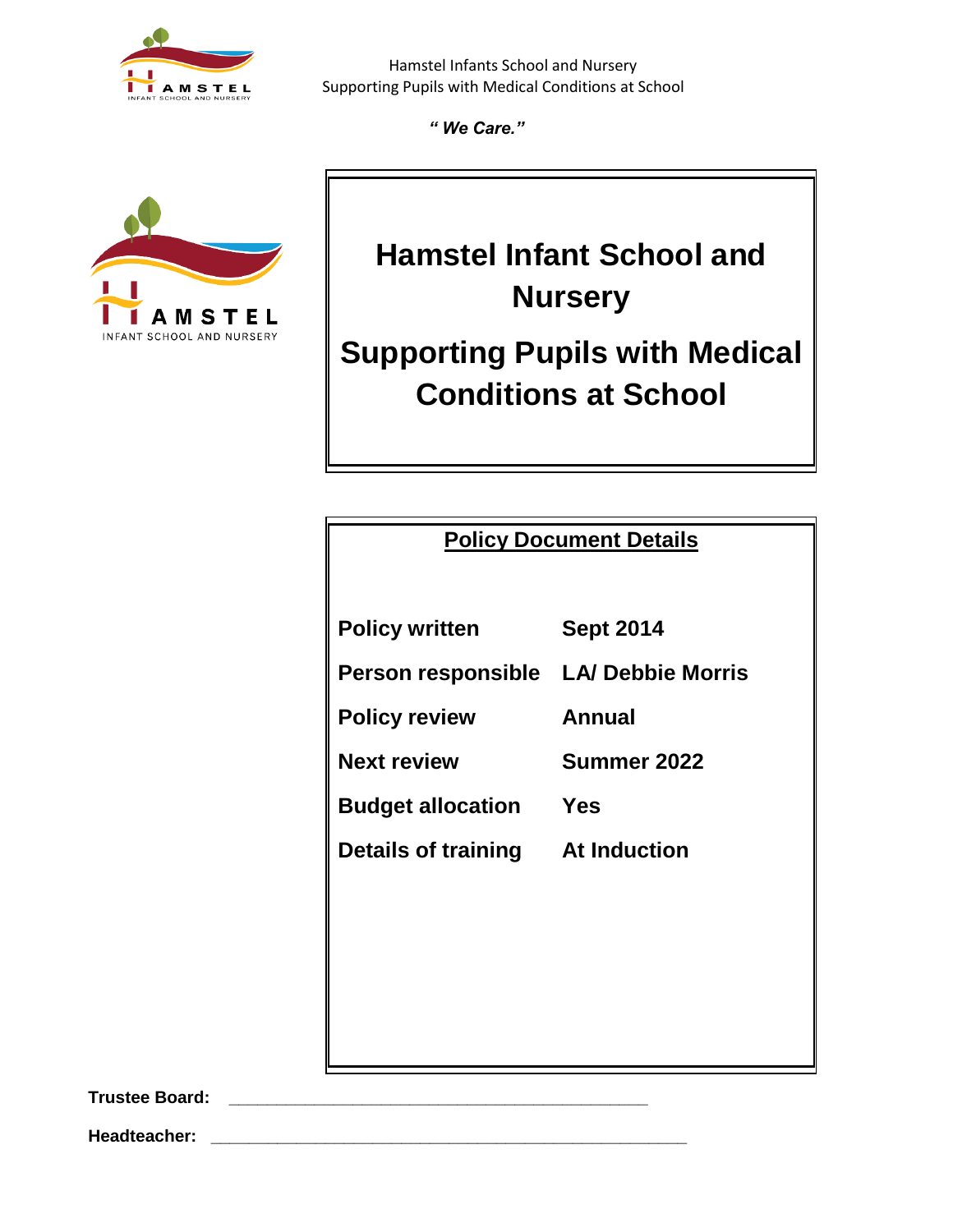

# **Supporting Pupils at School with Medical Conditions**

#### **1. Introduction**

The Children and Families Act 2014 places a duty on the Board of Trustees and Senior Leadership Team to make arrangements for supporting pupils at the school with medical conditions. Pupils with medical conditions cannot be denied admission or excluded from school on medical grounds alone unless accepting a child in school would be detrimental to the health of that child or others.

Some children with medical conditions may be disabled. Where this is the case the Trust must comply with their duties under the Equality Act 2010. Some may also have special educational needs (SEN) and may have a statement or Education, Health and Care plan(EHCP). For children with SEN, this guidance should be read in conjunction with the SEN Code of Practice.

The aim of this document is to ensure that all children with medical conditions, in terms of both physical and mental health, are properly supported in school so that they can play a full and active role and achieve their potential.

This policy will be reviewed regularly and will be readily accessible to parents/carers and staff through the school website.

#### **2. Policy Implementation**

The overall responsibility for the successful administering and implementation of this policy is Deputy Head, Mrs Debbie Morris. She is responsible for ensuring that sufficient staff are suitably trained and will ensure these staff have effective plans to provide cover arrangements in case of staff absence or staff turnover and to ensure that someone is always available. Class teachers are responsible for briefing cover staff and class support staff, risk assessments for school visits and other school activities outside of the normal timetable and for the monitoring of Individual Healthcare Plans.

All staff are expected to show a commitment to and awareness of children's medical conditions. New members of staff will be inducted into the arrangements.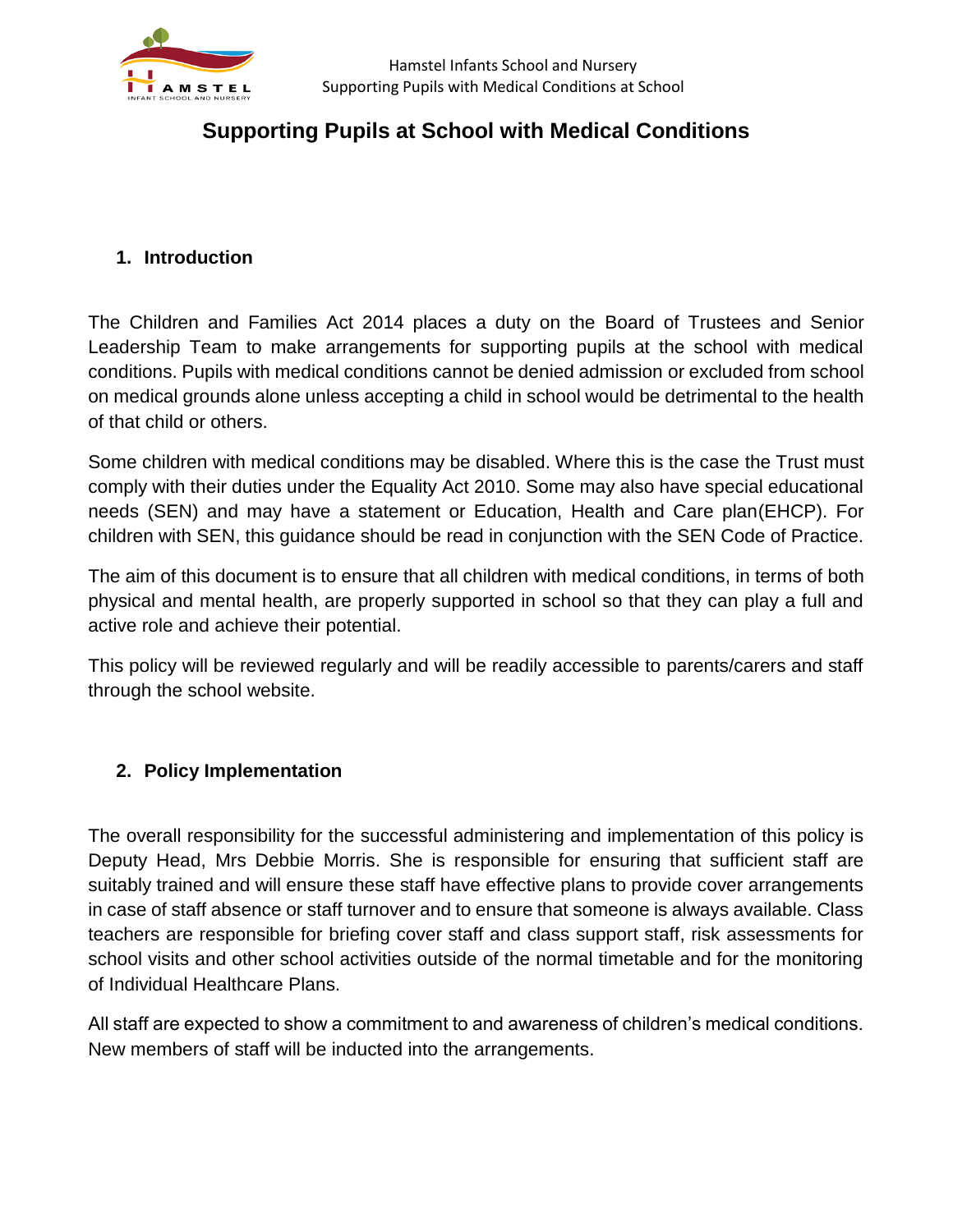

#### **3. Pupils with medical conditions**

Pupils with long term and complex medical conditions may require on-going support, medicines or care while at school to help them manage their condition and keep them well. Others may require monitoring and interventions in emergency circumstances.

Children's health needs may change over time, in ways that cannot always be predicted, sometimes resulting in extended absences. Reintegration back into school will be properly supported so that pupils with medical conditions will fully engage with learning and not fall behind.

#### **4. Roles and Responsibilities**

Supporting a child with a medical condition during school hours is not the sole responsibility of one person. Collaborative working arrangements and working in partnership will ensure that the needs of pupils with medical conditions are met effectively.

- i. The Trust will ensure that the school develops and implements a policy for supporting pupils with medical conditions. It will ensure that sufficient staff have received suitable training and are competent before they take on the responsibility to support children with medical conditions. It will ensure that the appropriate level of insurance is in place to cover staff providing support to pupils with medical conditions.
- ii. The Headteacher will ensure that the school's policy is developed and effectively implemented with partners. S/he will ensure that all staff are aware of the policy and understand their role in its implementation. S/he will make sure that sufficient numbers of staff are available to implement the policy and deliver against all Individual Healthcare Plans, including in emergency and contingency situations. The Headteacher has the overall responsibility for the development of Individual Healthcare Plans. She will make sure that school staff are appropriately insured and are aware that they are insured to support pupils in this way. The Headteacher will nominate a member of staff to contact the school nursing service in the case of any child who has a medical condition that may require support at school.
- iii. School staff may be asked to provide support to pupils with medical conditions, including the administering of medicines, although they cannot be required to do so. Although administering medicines is not part of teachers' professional duties, they should take into account the needs of pupils with medical conditions that they teach. Any member of staff should know what to do and respond accordingly when they become aware that a pupil with a medical condition needs help.
- iv. School nurses are responsible for notifying the school when a child has been identified as having a medical condition which will require support at school. School nurses may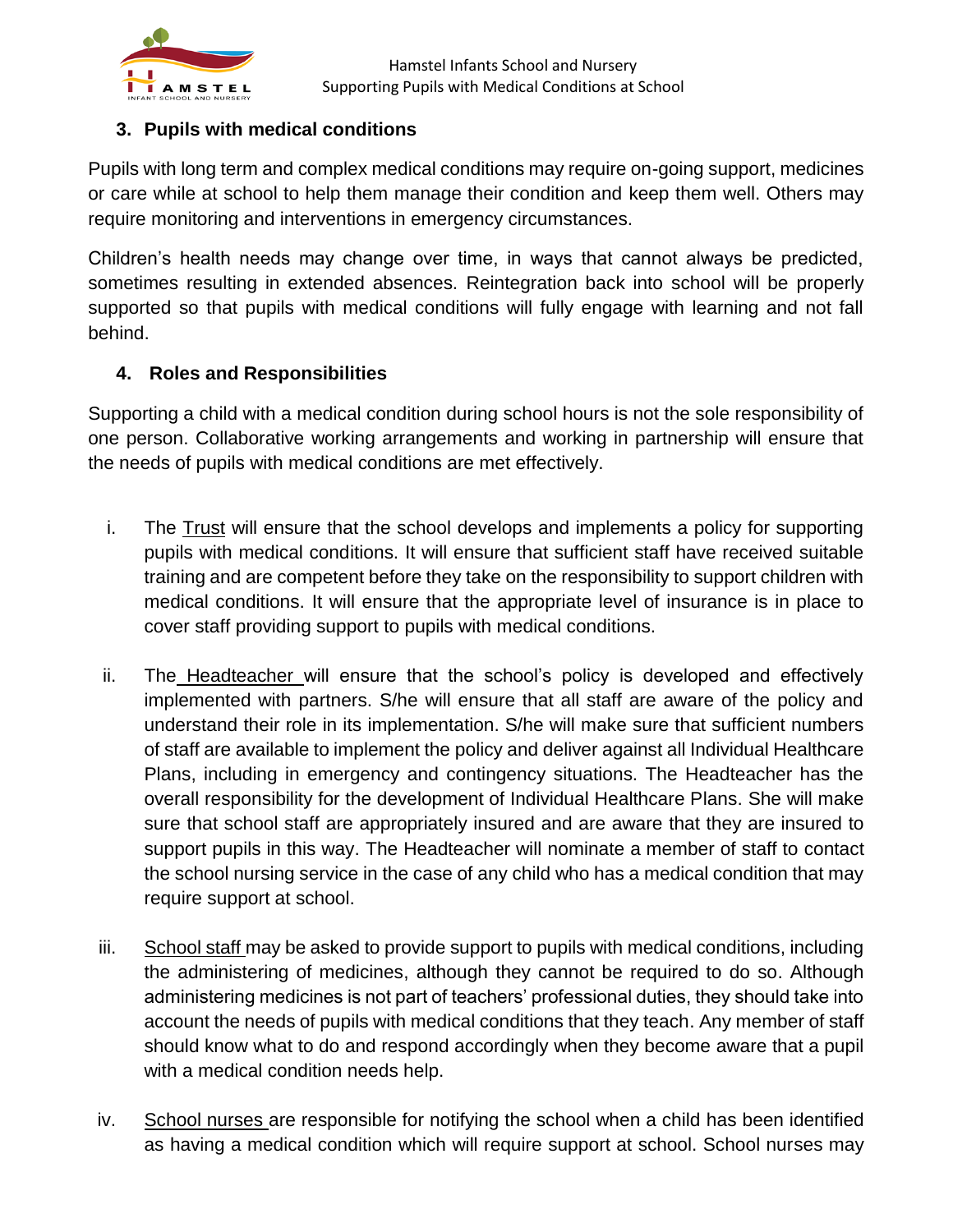

support staff on implementing a child's Individual Healthcare Plan and provide advice and liaison.

- v. Other healthcare professionals, including GPs and paediatricians notify the school nurse when a child has been identified as having a medical condition that will require support at school. They may provide advice on developing healthcare plans.
- vi. Pupils will be fully involved in discussions about their medical support needs and will contribute as much as possible to the development of their individual healthcare plan since they know best how their condition affects them. Other pupils in the school will be sensitive to the needs of those with medical conditions.
- vii. Parents/carers will provide the school with up-to-date information about their child's medical needs. They will be involved in the development and review of their child's individual healthcare plan. They will carry out any action they have agreed to as part of its implementation and ensure they or another nominated adult are contactable at all times.
- viii. Local authorities should work with schools to support pupils with medical conditions to attend full time.
- ix. Health services can provide valuable support, information, advice and guidance to schools and their staff to support children with medical conditions at school.
- x. Clinical Commissioning Groups (CCGs) should ensure that commissioning is responsive to children's needs and that health services are able to co-operate with schools supporting children with medical conditions.
- xi. Ofsted Inspectors consider the needs of pupils with chronic or long term medical conditions and also those of disabled children and pupils with SEN. The school will demonstrate that the policy dealing with medical needs is implemented effectively.

#### **5. Procedures to be followed when Notification is received that a pupil has a medical condition**

The school will follow the correct procedures when it is notified that a pupil has a medical condition. The procedures will also be in place to cover any transitional arrangements between schools, the process to be followed upon reintegration or when pupil's needs change and arrangements for any staff training or support.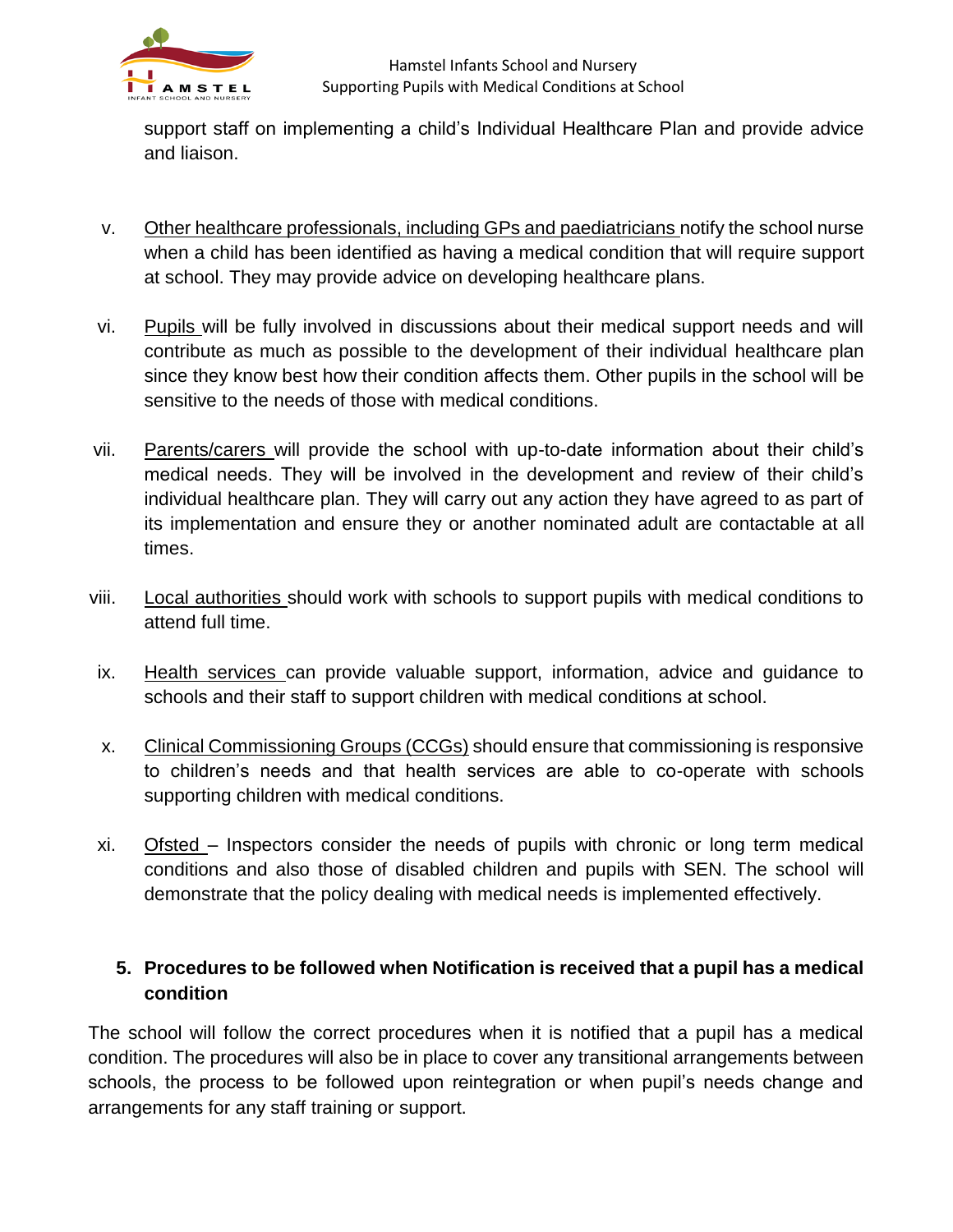

For pupils starting at the school, arrangements will be in place in time for the start of the relevant school term. In other cases, such as a new diagnosis or children moving to a new school midterm, every effort will be made to ensure that arrangements are put in place within two weeks.

In cases where a pupil's medical condition is unclear, or where there is a difference of opinion, judgements will be made about what support to provide based on available evidence which would normally involve some form of medical evidence and consultation with parents.

The school will ensure that the focus is on the needs of each individual child and how their medical condition impacts on their school life. The school will consider what reasonable adjustments it might make to enable pupils with medical needs to participate in school trips and visits or in sporting activities.

#### **6. Individual healthcare plans**

Not all children will require an Individual Healthcare Plan. The school, healthcare professional and parent will agree when a healthcare plan would be appropriate, based on evidence. If consensus cannot be reached, the headteacher will take the final decision. A flow chart for identifying and agreeing the support a child needs and developing an Individual Healthcare Plan can be found at Annex A. Individual Healthcare Plans will often be essential in cases where conditions fluctuate or where there is a high risk that emergency intervention will be needed. They are likely to be helpful in the majority of other cases, especially where medical conditions are long-term and complex.

Individual Healthcare Plans will be accessible to all who need to refer to them, while preserving confidentiality. The plans capture the key information and actions that are required to support the child effectively. Where a child has SEN but does not have an (EHCP), their special educational needs should be mentioned in their Individual Healthcare plan (a template can be found at Annex B). Where a child has a special educational need identified in a statement or EHCP, the Individual Healthcare Plan should be linked to or become part of that statement or EHCP.

Individual Healthcare Plans (and their review) may be initiated, in consultation with the parent, by a member of school staff or a healthcare professional involved in providing care to the child. Plans will be drawn up in partnership between the school, parents and a relevant healthcare professional who can best advise on the needs of the child. Pupils will also be involved, whenever appropriate. Partners will agree who will take the lead in writing the plan however it is the responsibility of the school to ensure it is finalised and implemented.

The school will review plans at least annually or earlier if evidence is presented that the child's needs have changed.

Annex B provides a template for an Individual Healthcare Plan and the information that will be recorded on such plans.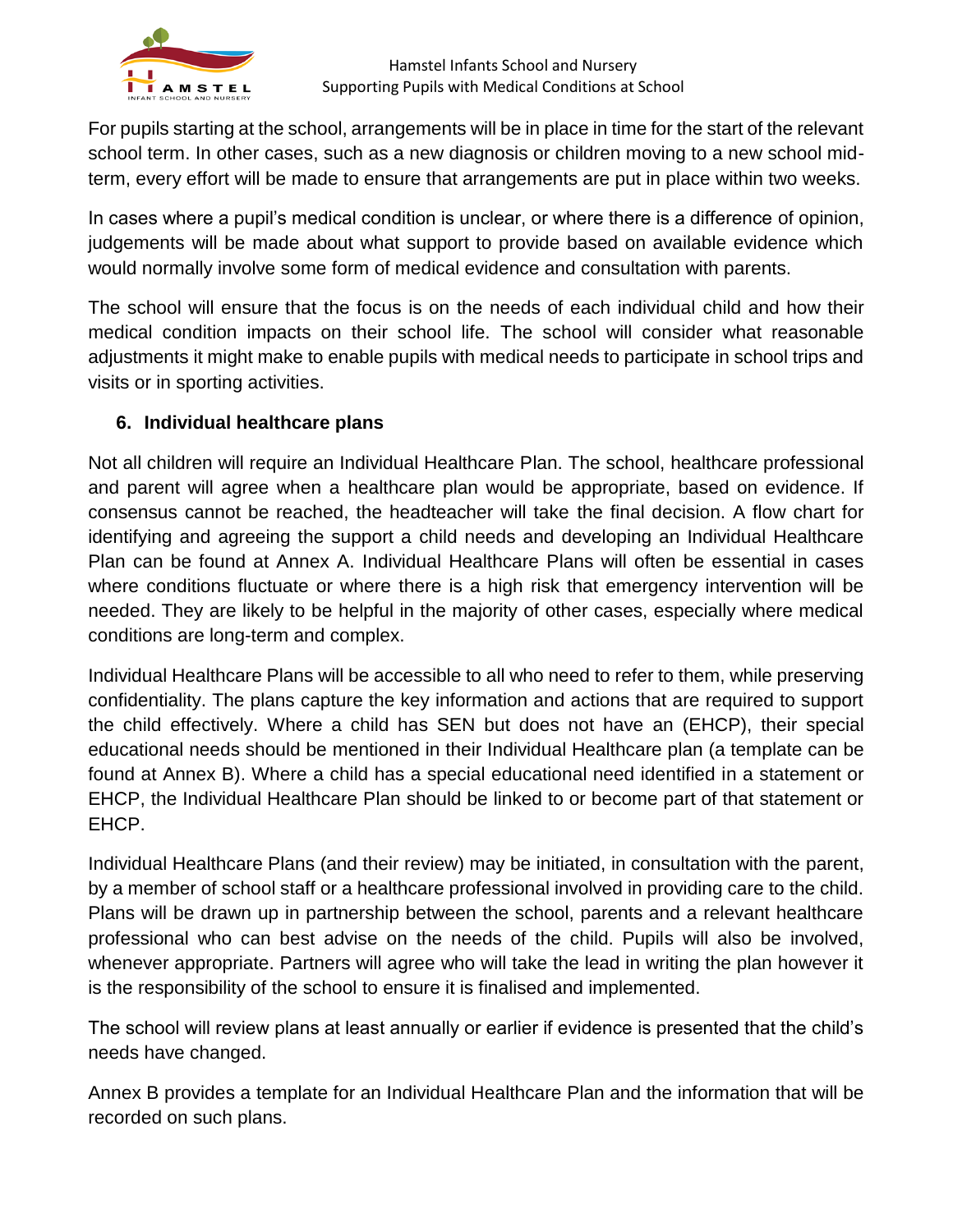

#### **7. Staff training and support**

Any member of school staff providing support to a pupil with medical needs will receive suitable training. Staff must not give prescription medicines or undertake healthcare procedures without appropriate training.

Healthcare professionals, including the school nurse can provide confirmation of the proficiency of staff in a medical procedure, or in providing medication.

The school will make arrangements for whole school awareness training so that all staff, including new staff, are aware of the school's policy for supporting pupils with medical conditions and their role in implementing that policy. This training will include preventative and emergency measures so that staff can recognise and act quickly when a problem occurs. Parents can also contribute by providing specific advice.

### **8. The child's role in managing their own medical needs**

Some children are competent to manage their own health needs and medicines. The school, after discussion with parents, will encourage such children to take responsibility for managing their own medicines and procedures. This will also be reflected within Individual Healthcare Plans.

Wherever possible and if appropriate, children should be able to access their medicines for selfmedication quickly and easily. Those children who take their medicines themselves or manage their own procedures will require an appropriate level of supervision.

If a child refuses to take medicine or carry out a necessary procedure then they should not be forced by staff. The procedure agreed in the Individual Healthcare Plan should be followed and parents informed so that alternative options can be considered.

## **9. Managing medicines on the school premises**

- medicines will only be administered at school when it would be detrimental to a child's health or school attendance not to do so
- no child under 16 will be given prescription or non-prescription medicines without their parents' written consent
- a child under 16 should never be given medicines containing aspirin unless prescribed by a doctor
- the school will only accept prescribed medicines that are in-date, labelled, provided in the original container as dispensed by a pharmacist and include instructions for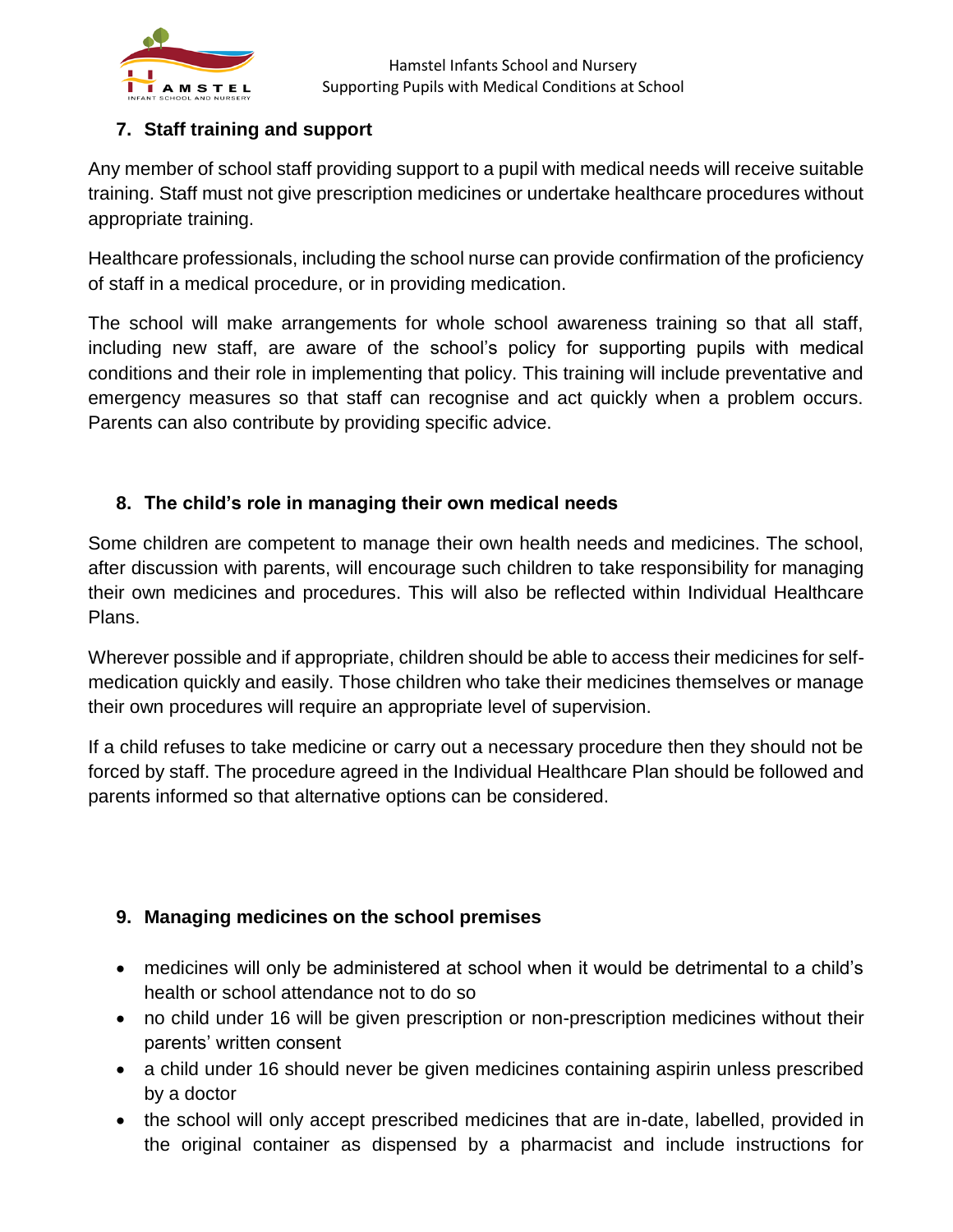

administration, dosage and storage. (The exception to this is insulin which must still be in date, but will generally be available to schools inside an insulin pump, rather than in its original container)

- medicines will be stored safely in the Infant office. Children should know where their medicines are at all times and be able to access them with the support of an adult. Where relevant, they should know who holds the key to the storage facility, who will be the Infant office First Aiders.
- devices such as asthma inhalers, blood glucose testing meters and adrenaline pens should always be readily available to children and not locked away. These will be stored in the class bases where members of staff and child, with adult support, know how to access them. They follow the child during the day (lunchtimes, swimming, outdoor learning, etc.) to ensure speedy access at all times
- during school trips, the member of staff in charge of first aid will carry all medical devices and medicines required
- (a child who has been prescribed a controlled drug may legally have it in their possession if they are competent to do so , however passing it on to another child for use is an offence. Monitoring arrangements may be necessary in such cases). The school will otherwise keep controlled drugs that have been prescribed for a pupil securely stored in a non-portable container and only named staff will have access. Controlled drugs should be easily accessible in an emergency.
- staff administering a controlled drug must do so in accordance with the prescriber's instructions. The school will keep a record of all medicines administered to individual children, stating what, how and how much was administered, when and by whom. Any side effects should also be noted. These procedures are outlined in Annex C and Annex D.
- sharp boxes should always be used for the disposal of needles and other sharps. When no longer required, medicines should be returned to the parent to arrange for safe disposal.

#### **10.Emergency procedures**

As part of general risk management processes, the school has arrangements in place for dealing with emergencies. Pupils should know what to do in general terms, such as informing a teacher immediately if they think help is needed. A pupil taken to hospital by ambulance will be accompanied by a member of staff who will stay with the child until the parent arrives.

#### **11.Unacceptable practice**

Each child's case will be judged on its own merit and with reference to the child's Individual Healthcare Plan, however it is not generally acceptable practice to: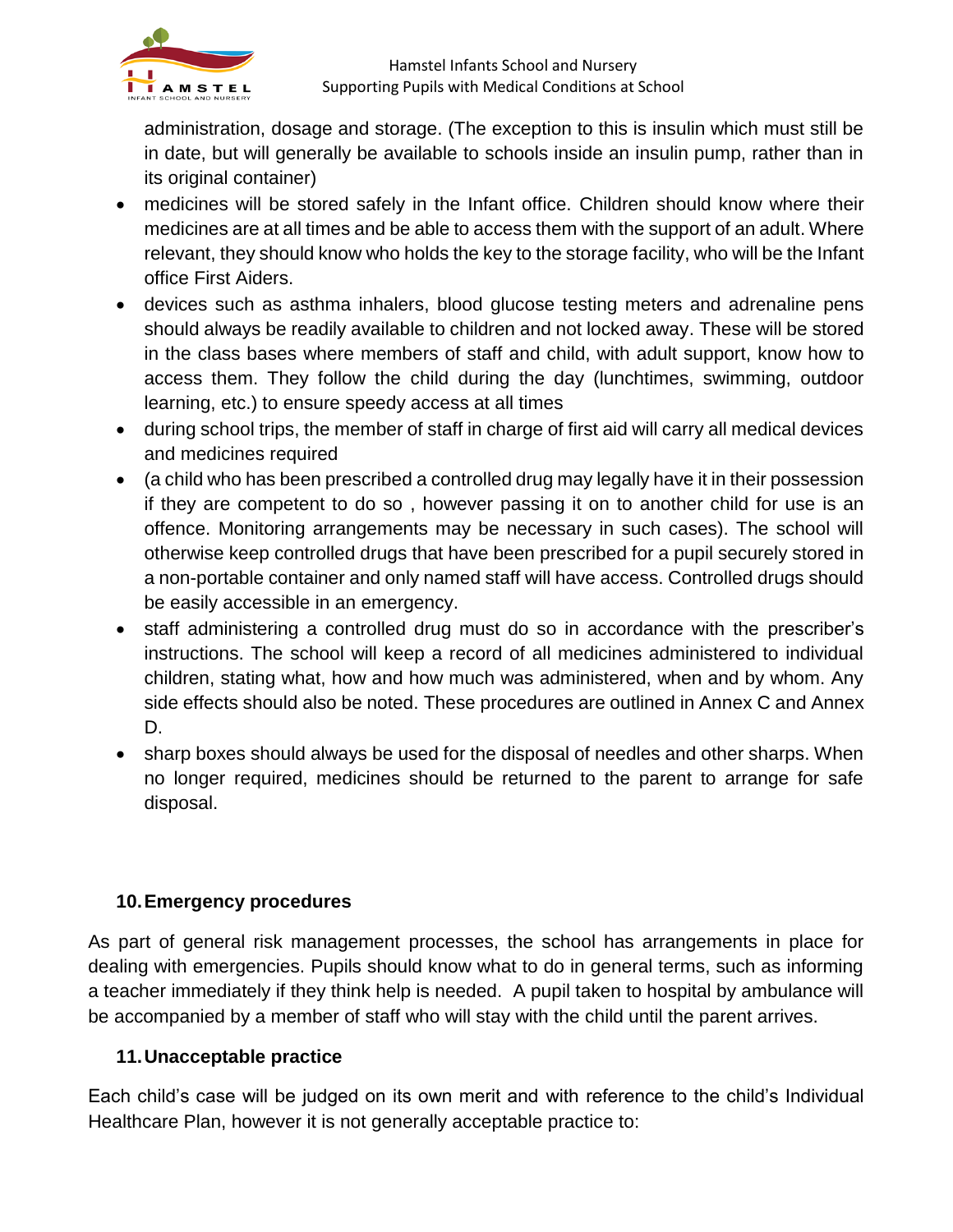

- prevent children from easily accessing their inhalers and medication and administering their medication when and where necessary, with support from members of staff
- assume that every child with the same condition requires the same treatment
- ignore medical evidence or opinion (although this may be challenged) or ignore the views of the child or their parents
- send children with medical conditions home frequently or prevent them from staying for normal school activities, including lunch, unless this is specified in the Individual Healthcare Plan
- if the child becomes ill send the child to the school office or medical room unaccompanied or with someone unsuitable
- penalise children for their attendance record if their absences are related to their medical condition eg hospital appointments
- prevent pupils from drinking, eating or taking toilet or other breaks whenever they need to in order to manage their medical condition effectively
- require parents or make them feel obliged to attend school to administer medication or provide medical support to their child, including with toileting issues. (No parent should have to give up working because the school is failing to support their child's medical needs)
- prevent children from participating, or create unnecessary barriers to children participating in any aspect of school life, including school trip, eg by requiring parents to accompany the child

#### **12.Complaints**

Should parents or pupils be dissatisfied with the support provided they should discuss their concerns directly with the school. If the issue is not resolved, a formal complaint via the school's complaint procedure should be made. After other attempts at resolution have been exhausted, a formal complaint can be made to the Department for Education only if it comes under the scope of section 496/497 of the Education Act 1996.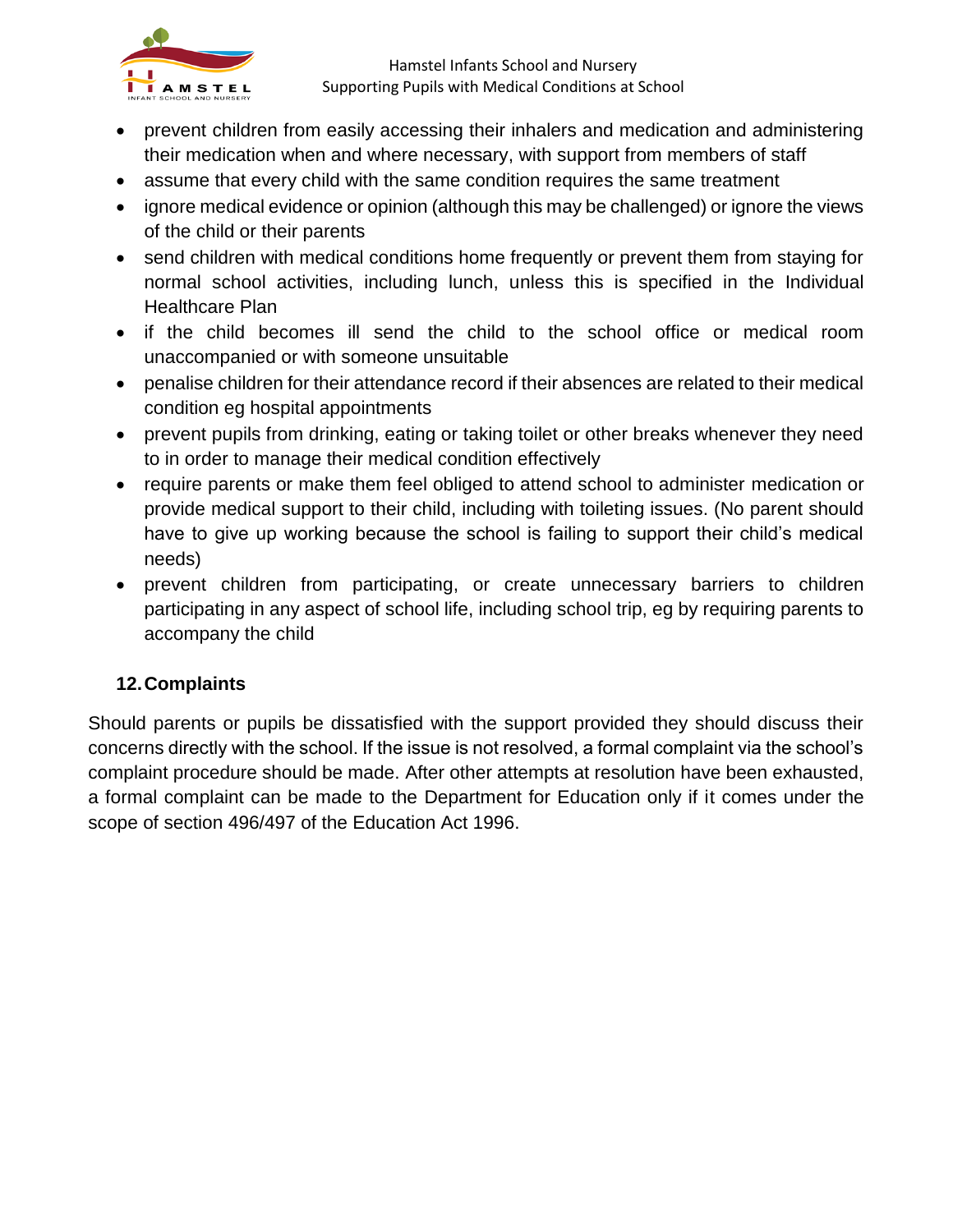

# **Annex A: Model process for developing Individual Healthcare Plans**

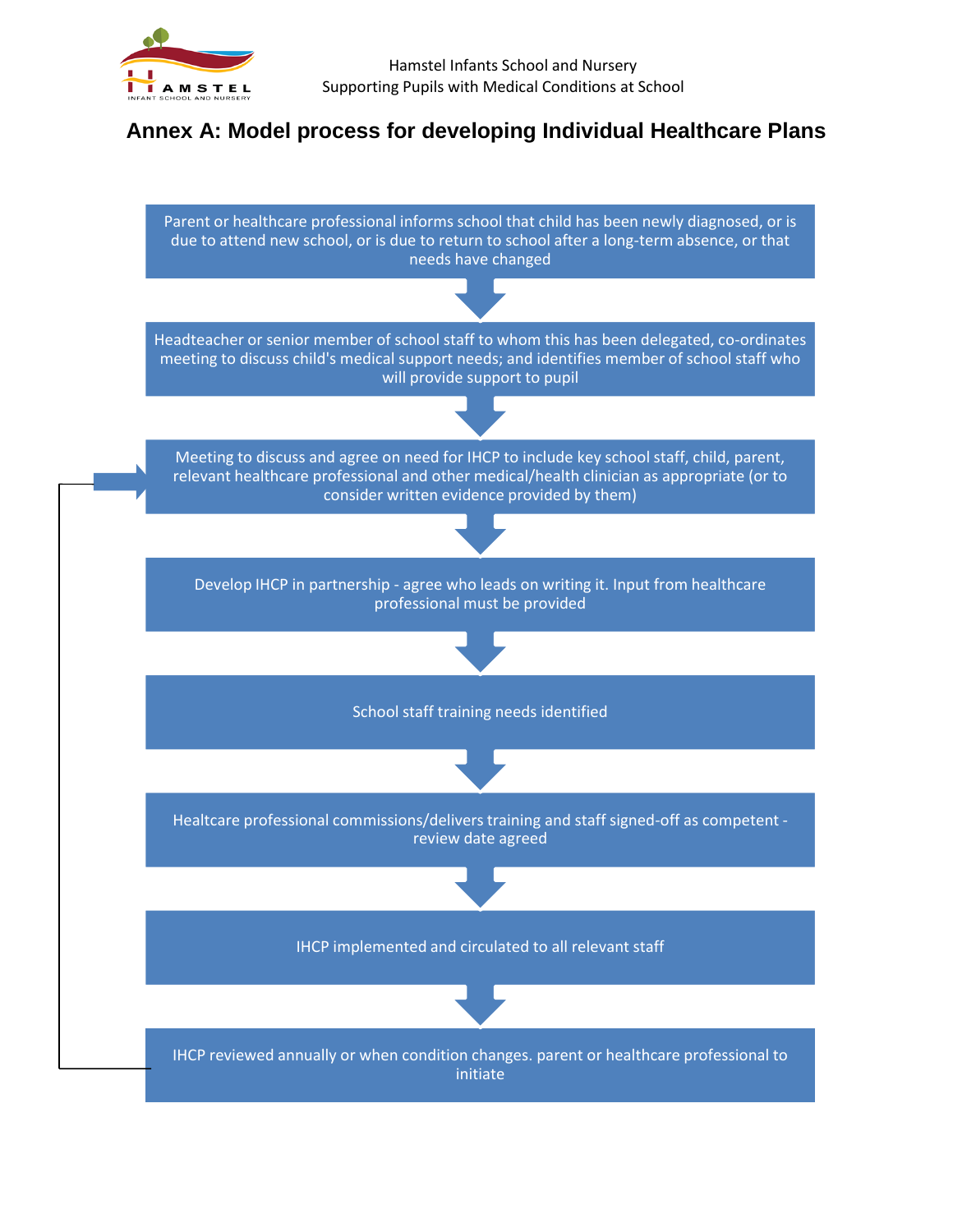

#### **Annex B: Individual Healthcare Plan**

Date: **Date: Review date:** 

Photo

#### **Child's details**

| <b>Name</b>      |  |
|------------------|--|
| Group/class/form |  |
| Date of birth    |  |
| <b>Address</b>   |  |
| <b>Condition</b> |  |

# **Family contact information**

| 1. Contact name                |  |
|--------------------------------|--|
| <b>Relationship to child</b>   |  |
| Main phone number              |  |
| <b>Additional phone number</b> |  |
| 2. Contact name                |  |
| <b>Relationship to child</b>   |  |
| Main phone number              |  |
| <b>Additional phone number</b> |  |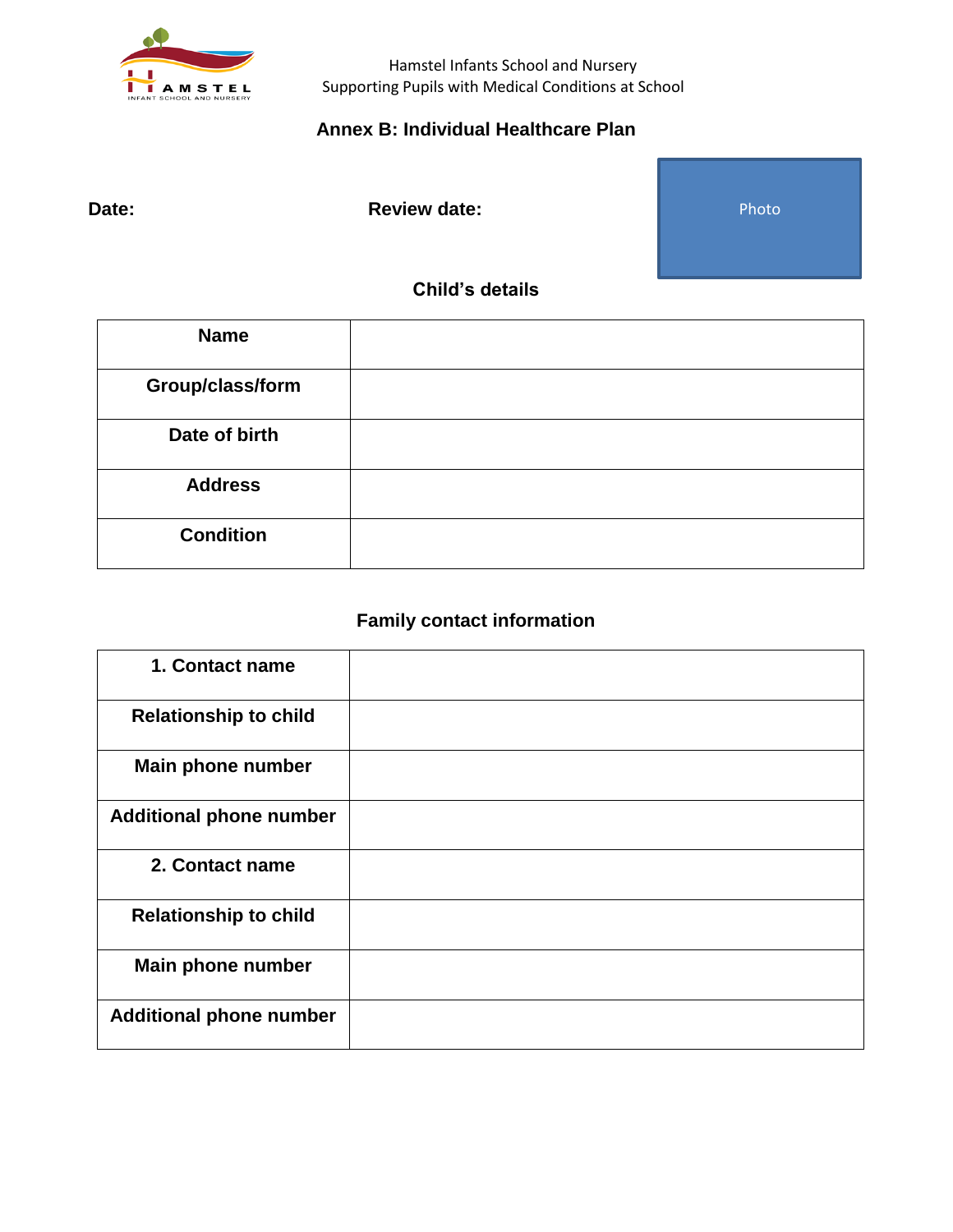

#### **Clinic/hospital contact**

| <b>Name</b>         |  |
|---------------------|--|
| Role                |  |
| <b>Phone number</b> |  |

**GP**

| <b>Name</b>         |  |
|---------------------|--|
| <b>Phone number</b> |  |

| Who is responsible for          | First Aiders: Michelle Barrand, Tina Watty, Kerry |
|---------------------------------|---------------------------------------------------|
| providing support at<br>school? | <b>Andrews</b>                                    |

## **Description of condition including details of pupil's individual symptoms**

**Description of what constitutes an emergency for the pupil:**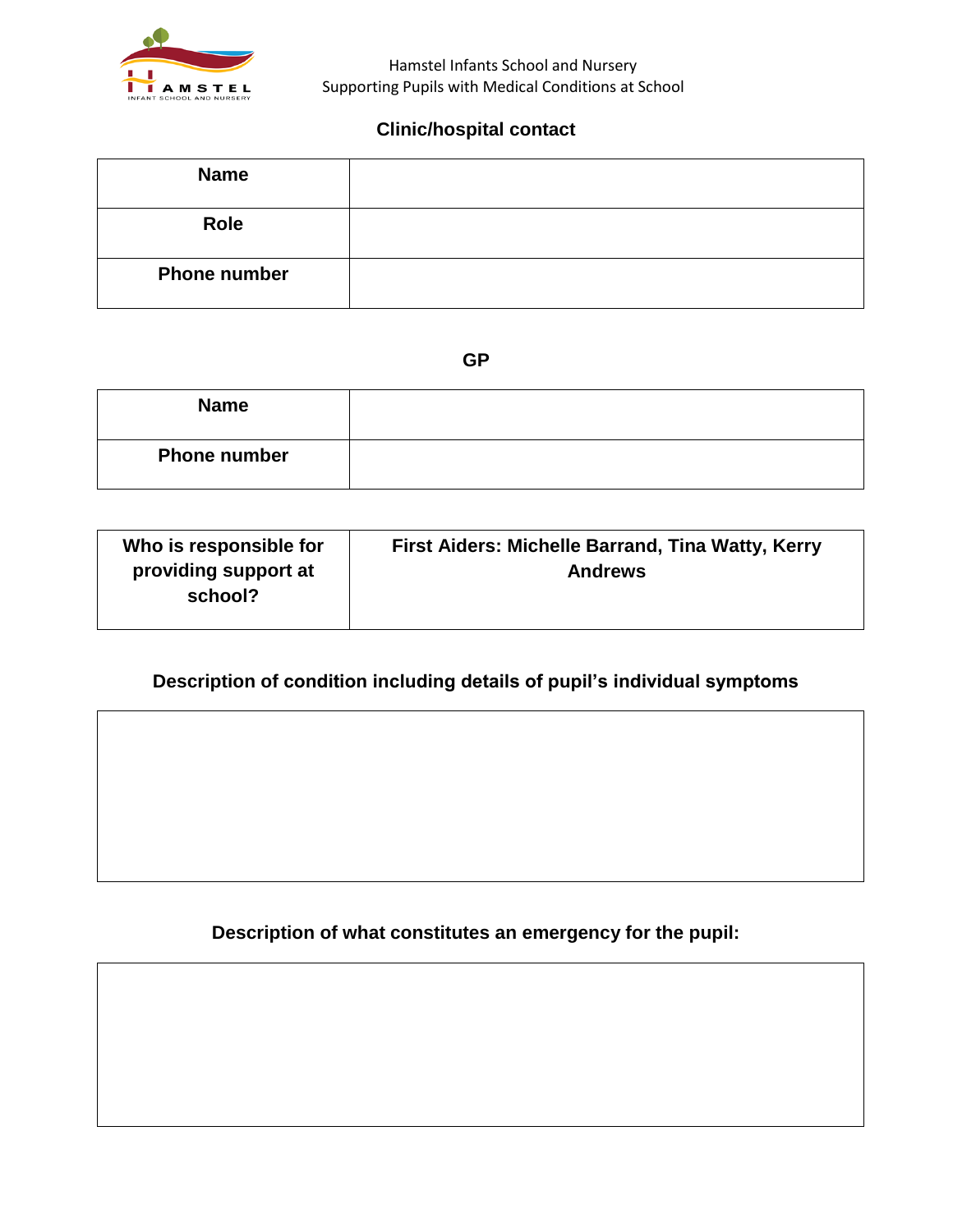

#### **Actions to be taken if this occurs:**

## **Emergency medicine(s)** *(only to be administered by named and trained members of staff):*

| Name and dose of medicine                    |  |
|----------------------------------------------|--|
| Named individual(s) who may give<br>medicine |  |

#### **Follow-up care:**

**Daily care requirements:**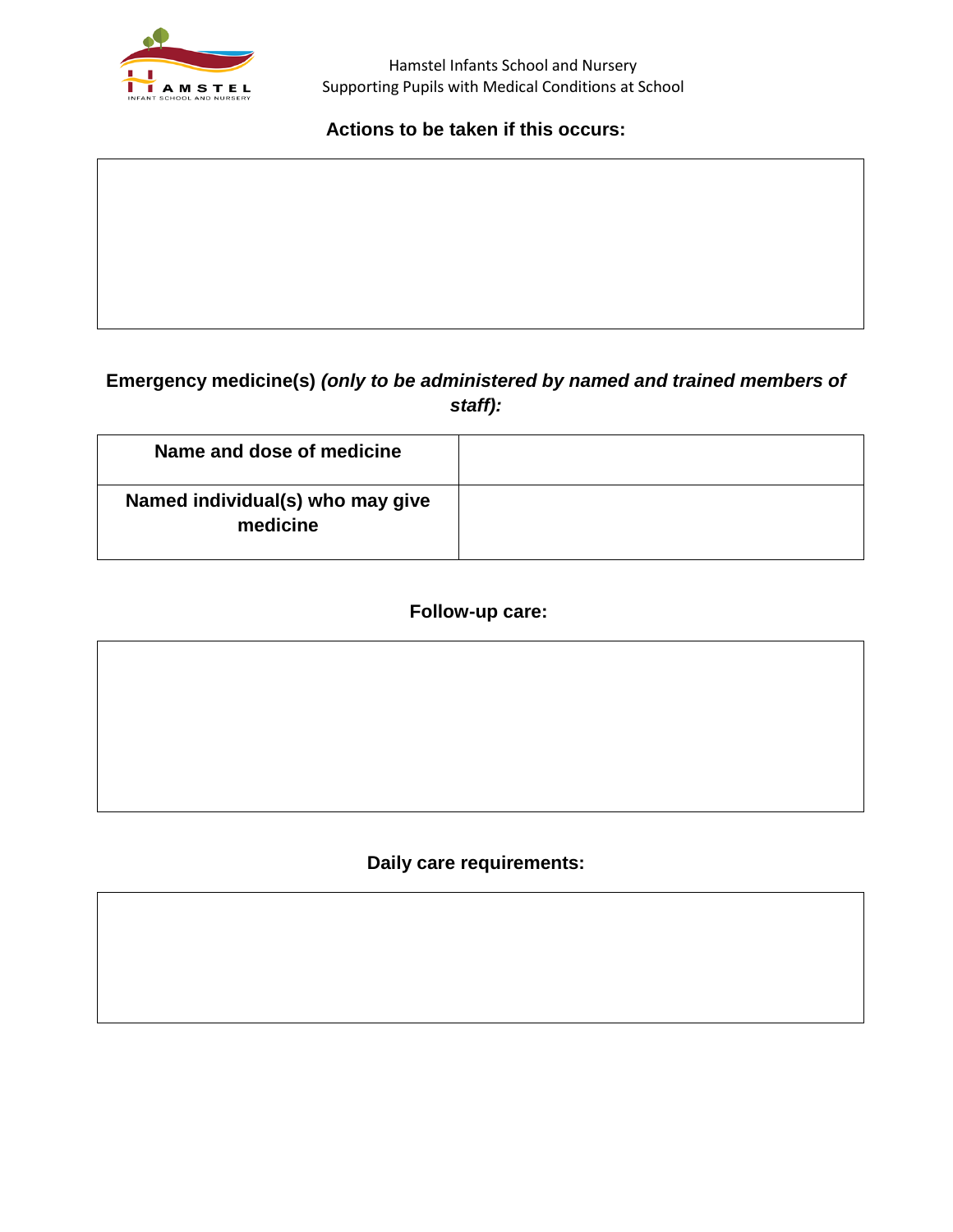

#### **Specific support or equipment required (for medical, learning, social, emotional needs)**

#### **Activities that require special precautions, and how to manage**

## **Arrangement for school trips**

#### **Other information**

#### **This plan has been agreed by:**

| Name: | <b>Signature:</b>      |  |  |
|-------|------------------------|--|--|
| Role: | <b>Contact number:</b> |  |  |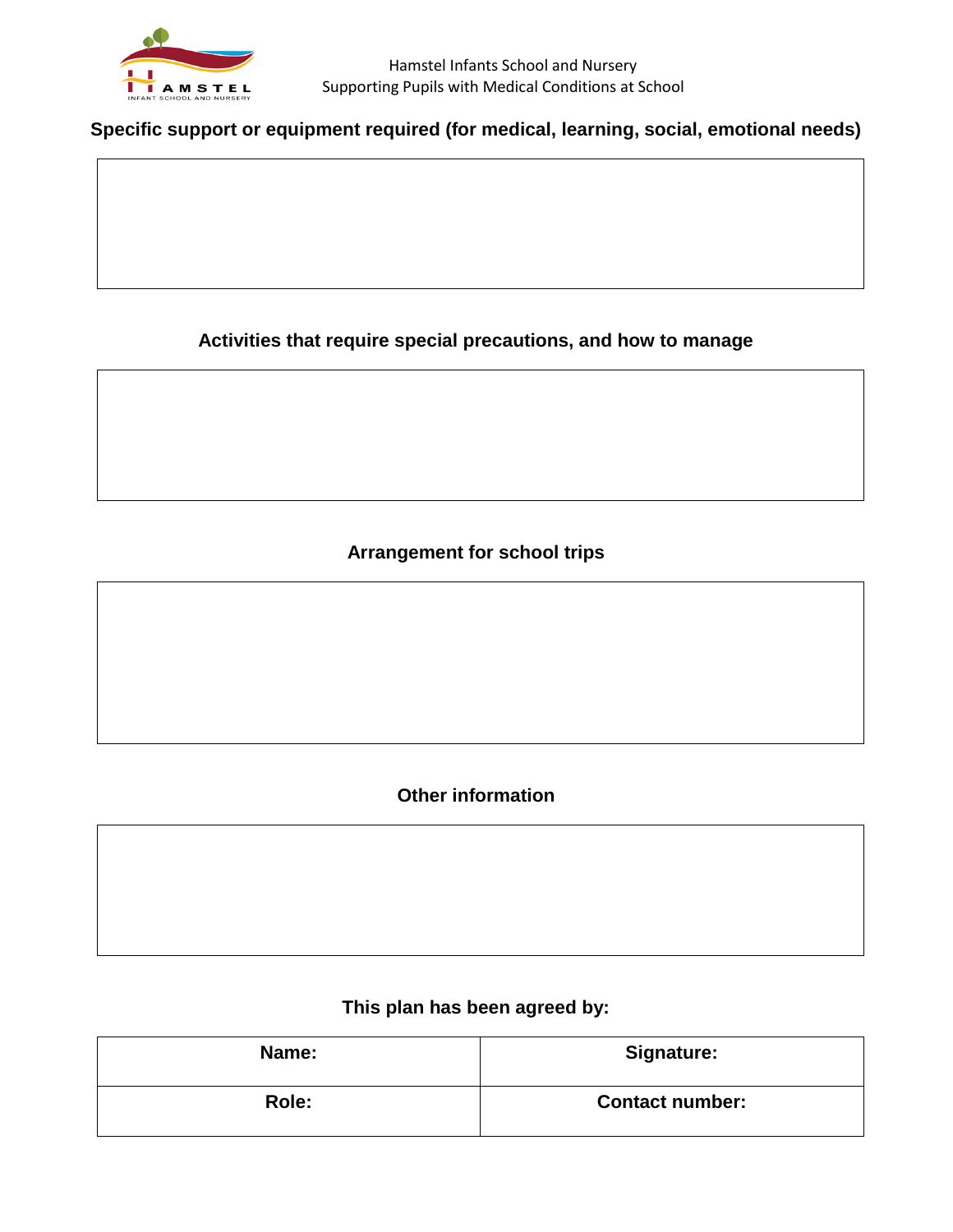

| Name: | <b>Signature:</b>      |  |  |
|-------|------------------------|--|--|
| Role: | <b>Contact number:</b> |  |  |

# **Details of staff training required/undertaken**

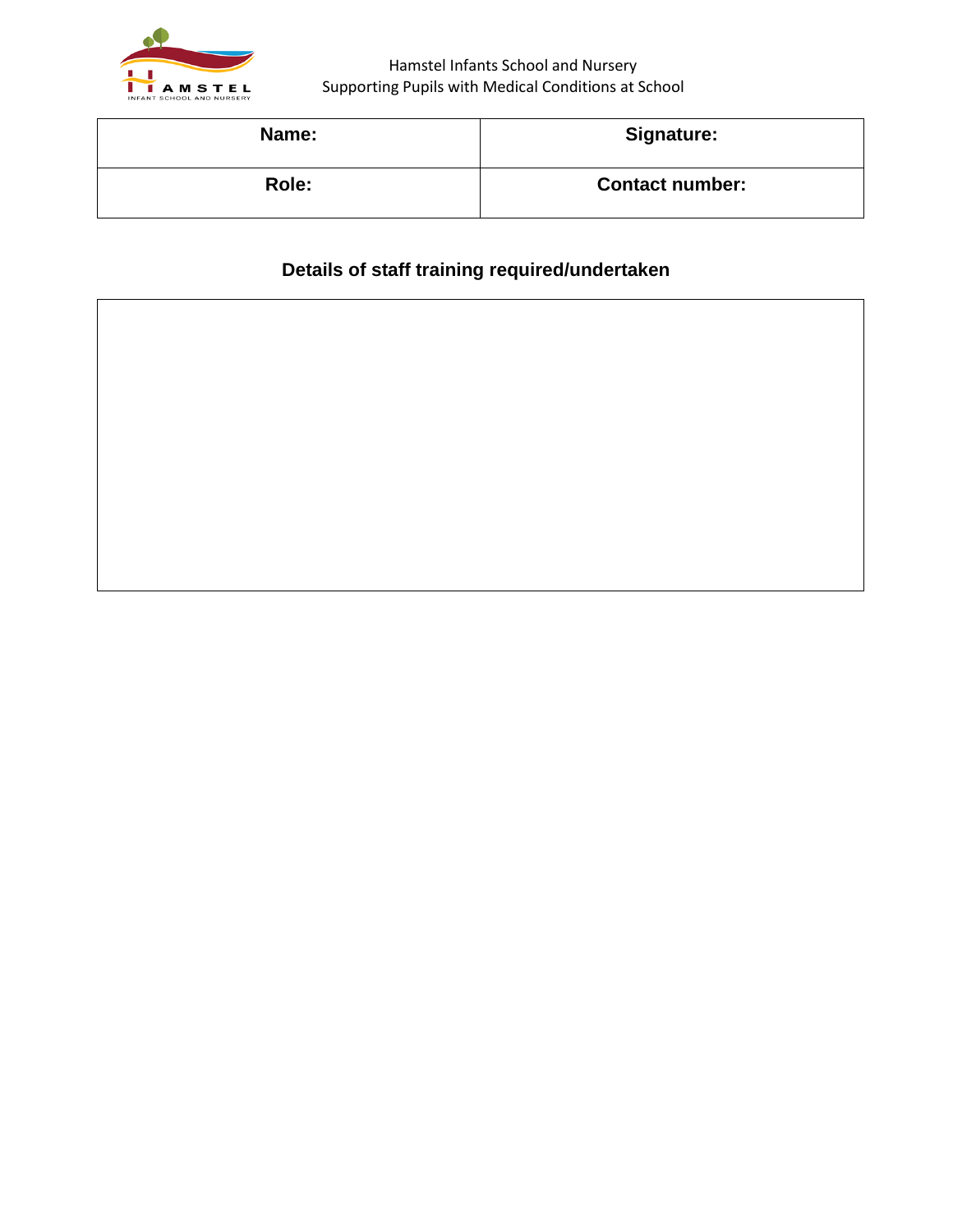

| <b>Date</b> | <b>Time</b> | <b>Serious</b><br><b>Incidents</b> | <b>Notes</b> |
|-------------|-------------|------------------------------------|--------------|
|             |             |                                    |              |
|             |             |                                    |              |
|             |             |                                    |              |
|             |             |                                    |              |
|             |             |                                    |              |
|             |             |                                    |              |
|             |             |                                    |              |
|             |             |                                    |              |
|             |             |                                    |              |
|             |             |                                    |              |
|             |             |                                    |              |

Please turn over

a sa kacamatan ing Kabupatèn Kabupatèn Ing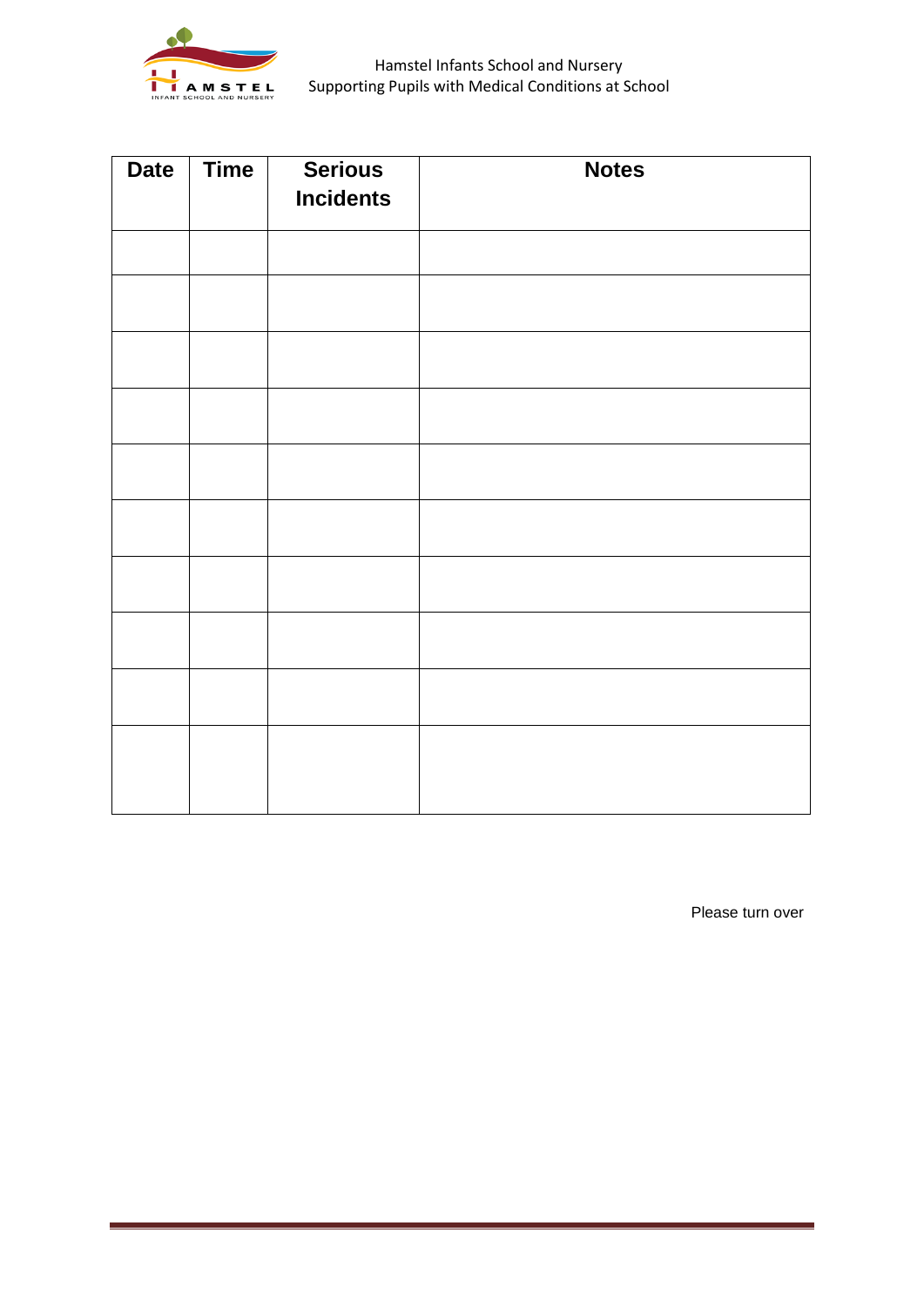

# **Individual Healthcare Plan (continued)**

# **Annex C: Record of Medicine Administered to an Individual Child**

| <b>Pupil's Name</b>                       |  |
|-------------------------------------------|--|
| <b>Class</b>                              |  |
| Date medicine provided by<br>parent/carer |  |
| Name and strength of<br>medicine          |  |
| <b>Quantity received</b>                  |  |
| Dose and frequency of<br>medicine         |  |
| <b>Expiry date</b>                        |  |
| <b>Quantity returned</b>                  |  |
| <b>Staff signature</b>                    |  |
| <b>Parent/carer signature</b>             |  |

| <b>Date</b> | Dose given | Time given | Name of<br>member of<br>staff | <b>Staff initials</b> |
|-------------|------------|------------|-------------------------------|-----------------------|
|             |            |            |                               |                       |
|             |            |            |                               |                       |
|             |            |            |                               |                       |
|             |            |            |                               |                       |
|             |            |            |                               |                       |
|             |            |            |                               |                       |
|             |            |            |                               |                       |
|             |            |            |                               |                       |
|             |            |            |                               |                       |
|             |            |            |                               |                       |
|             |            |            |                               |                       |
|             |            |            |                               |                       |
|             |            |            |                               |                       |
|             |            |            |                               |                       |
|             |            |            |                               |                       |
|             |            |            |                               |                       |
|             |            |            |                               |                       |
|             |            |            |                               |                       |